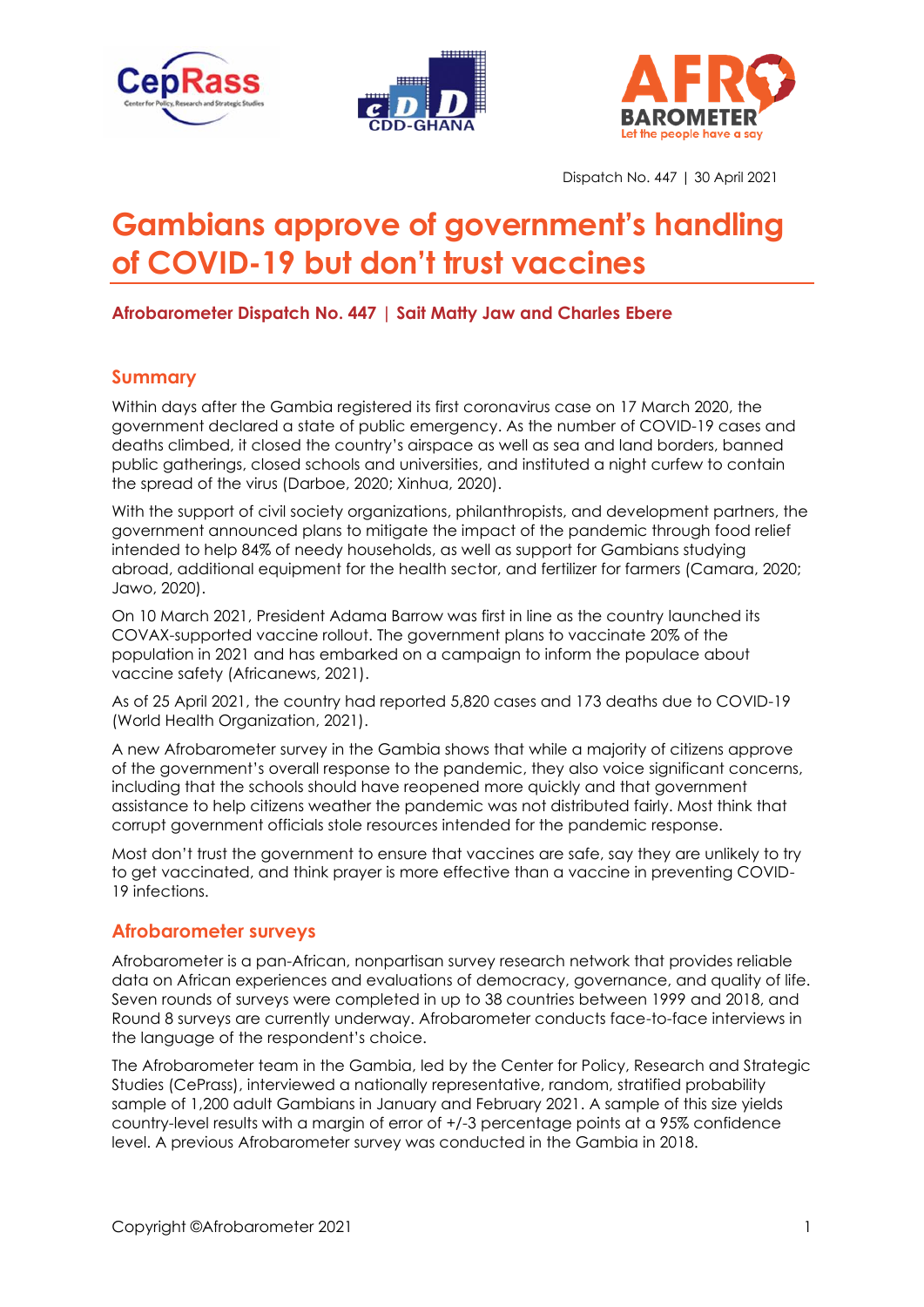

# **Key findings**

- More than eight in 10 Gambians (82%) consider themselves "somewhat" or "very" well informed about the COVID-19 pandemic.
- About two in 100 Gambians (2%) say a household member had become ill with COVID-19 as of early 2021, while four in 10 (42%) report that someone in the household had lost a job, business, or primary source of income as a result of the pandemic.
- A majority of Gambians say they went without needed health care during the pandemic due to a lack of money (76%) or transportation (54%) or because of restrictions on movement (54%).
- Three-fourths (74%) of Gambians say complying with lockdown restrictions was difficult, including 40% who describe it as "very difficult." Even so, most (79%) consider the lockdown necessary to limit the spread of COVID-19 infection.
- But views are divided (48% for, 49% against) regarding school closures, and citizens are almost unanimous (90%) in saying the school closures lasted too long.
- Almost eight in 10 citizens (79%) say their households received pandemic-related assistance from the government.
	- o But a majority (52%) say that government assistance was distributed unfairly.
- Overall, the government receives good marks for its handling of the pandemic (60%) and the way it kept the public informed (75%).
	- But only two in 10 (22%) say they trust official COVID-19 statistics, and twothirds (68%) believe that resources intended for responding to the pandemic were lost to government corruption.
- Fewer than one-fourth (23%) of Gambians say they trust the government to ensure that COVID-19 vaccines are safe.
	- o More than three-fourths (78%) say they are "somewhat unlikely" or "very unlikely" to try to get vaccinated.
- More than two-thirds (69%) of Gambians believe that prayer is more effective than a vaccine would be in preventing COVID-19 infection.
- A majority of citizens say a pandemic does not justify government measures that infringe on democratic freedoms by censoring the media (62%) and postponing elections or limiting political campaigns (63%). But they support the government's use of security forces to enforce public health mandates (63%).
- Almost two-thirds (63%) of respondents also say they are worried that politicians in Gambia will use the pandemic as an opportunity to increase their power and authority.
- Looking ahead, only two in 10 Gambians (22%) expect COVID-19 to be a "somewhat" or "very" serious problem for their country over the next six months. But a majority (60%) would prioritize funding to prepare for health emergencies like COVID-19 over other health needs.

## **Awareness of COVID-19**

More than eight in 10 Gambians consider themselves "very well informed" (52%) or "somewhat well informed" (30%) about COVID-19 and efforts to combat it (Figure 1).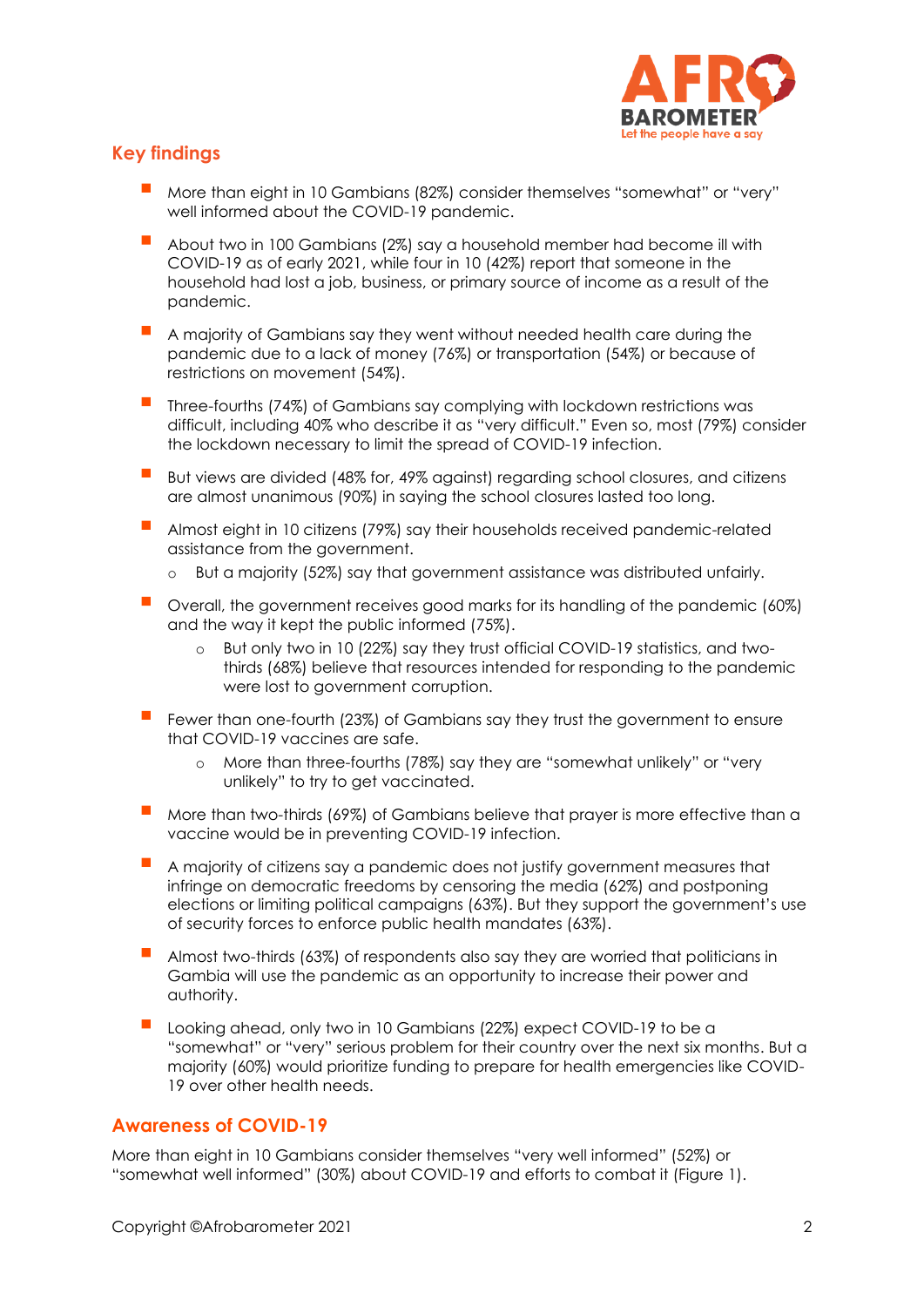

Urban residents (88%) and citizens with post-secondary education (94%) are more likely to report that they are well informed about COVID-19 than are rural dwellers (74%) and those with less education (75%-86%) (Figure 2). Awareness is higher among youth (85%-87%) than among their elders (73%-79%), as well as among economically better-off citizens (89%-91%) compared to those experiencing high (75%) or moderate (79%) levels of lived poverty.<sup>1</sup>



**Figure 1: Awareness of COVID-19** | The Gambia | 2021

*Respondents were asked: How well informed would you say you are about the coronavirus, or the COVID-19 pandemic, and efforts to combat it?*

| Figure 2: Awareness of COVID-19   by socio-demographic group   The Gambia |  |
|---------------------------------------------------------------------------|--|
| 2021                                                                      |  |



*Respondents were asked: How well informed would you say you are about the coronavirus, or the COVID-19 pandemic, and efforts to combat it? (% who say "somewhat" or "very" well informed)*

**<sup>1</sup>** Afrobarometer's Lived Poverty Index (LPI) measures respondents' levels of material deprivation by asking how often they or their families went without basic necessities (enough food, enough water, medical care, enough cooking fuel, and a cash income) during the preceding year. For more on lived poverty, see Mattes (2020).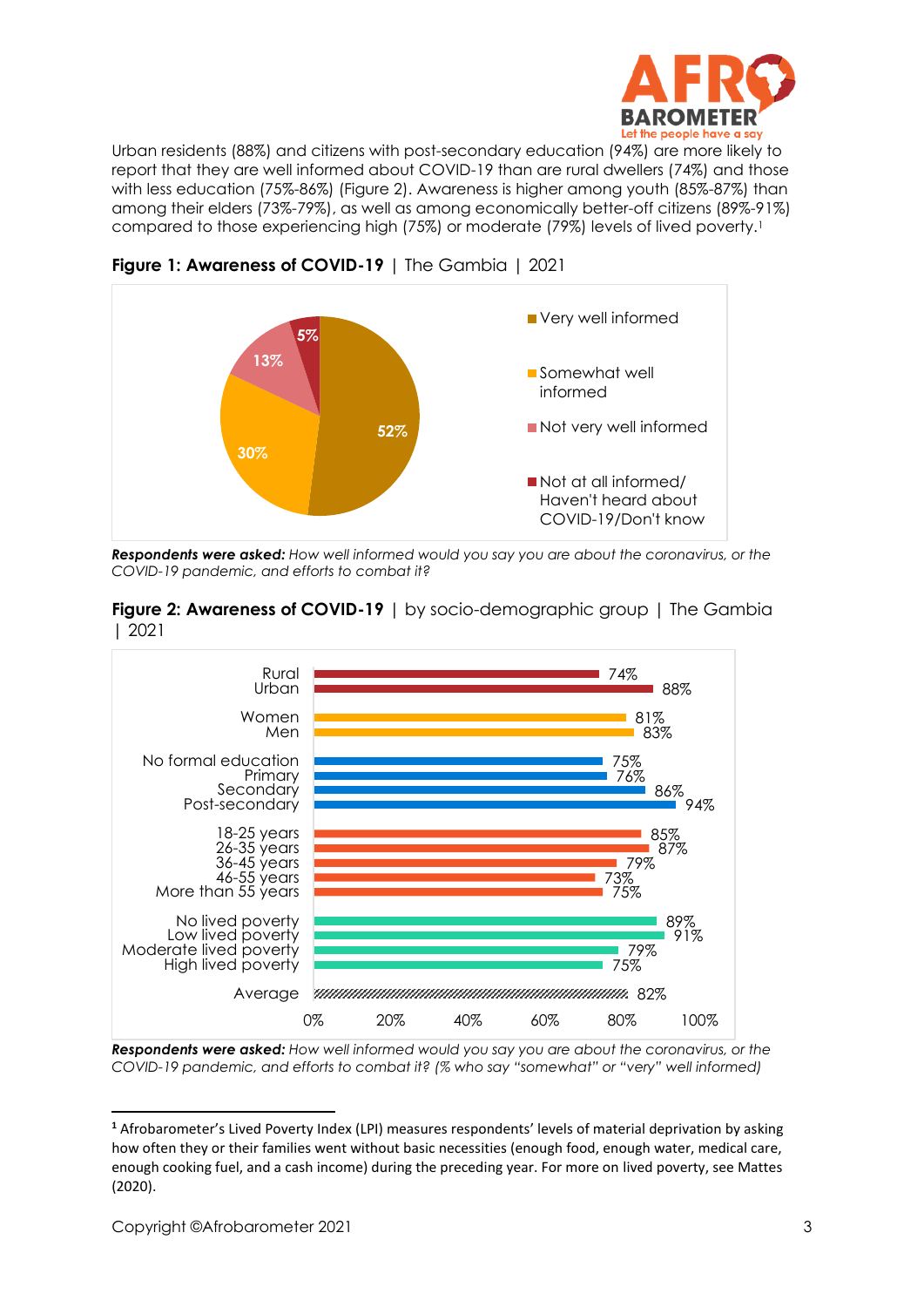

# **Impact**

Two out of 100 citizens (2%) say they or a member of their household had become ill with COVID-19 as of early 2021, while four in 10 (42%) say they or a household member had lost a job, a business, or other primary source of income due to the pandemic (Figure 3).

Loss of income due to COVID-19 was more common among urban (46%) than rural (36%) residents (Figure 4). The economically best-off citizens (21%) were about half as likely to suffer the loss of a major income source as those experiencing low, moderate, or high levels of lived poverty (38%-49%).



## **Figure 3: Impact of the pandemic** | The Gambia | 2021

*Respondents were asked: Please tell me if you personally or any other member of your household have been affected in any of the following ways by the COVID-19 pandemic: Became ill with COVID-19? Temporarily or permanently lost a job, business, or primary source of income?*





*Respondents were asked: Please tell me if you personally or any other member of your household have been affected in any of the following ways by the COVID-19 pandemic: Temporarily or permanently lost a job, business or primary source of income? (% "yes")*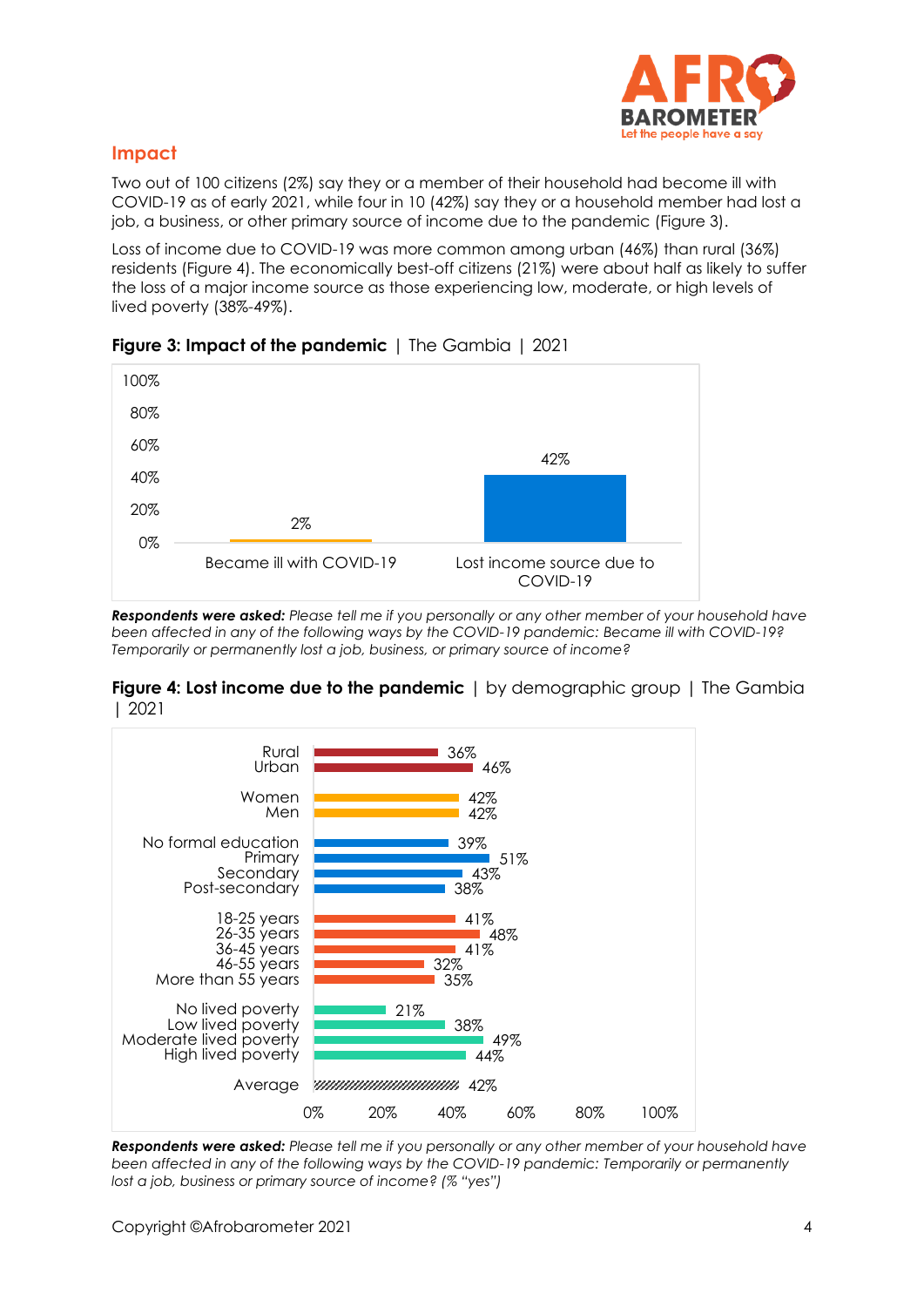

While observers in some countries have voiced concerns that domestic violence increased during lockdown periods (BBC, 2020), most Gambians indicate that wasn't the case in their country: Only one-fourth (27%) of respondents say domestic abuse was "somewhat" or "much" more common during the lockdown, whereas 30% believe the level of abuse stayed the same and 35% say it decreased (Figure 5).



#### **Figure 5: Did domestic abuse become more common during lockdown?**  | The Gambia | 2021

*Respondents were asked: During the period when your community was under lockdown or curfew, do you think problems of domestic abuse in your community became more common, less common, or stayed the same?* 

However, COVID-19 appears to have exacerbated weaknesses in the Gambia's health-care system (Kazel, 2020). A majority of Gambians say they were unable to access health care during the pandemic because of a lack of money (76%) or transportation (54%) or because of restrictions on movement during lockdowns (54%). Many others cited a lack of medical staff or medicines (42%), closed health-care facilities (37%), or being turned away (31%) as reasons they could not access health care (Figure 6).



## **Figure 6: Lack of access to health care during pandemic** | The Gambia | 2021

*Respondents were asked: Since the start of the COVID-19 pandemic, have you or other members of your household been unable to seek or obtain health care for any of the following reasons?*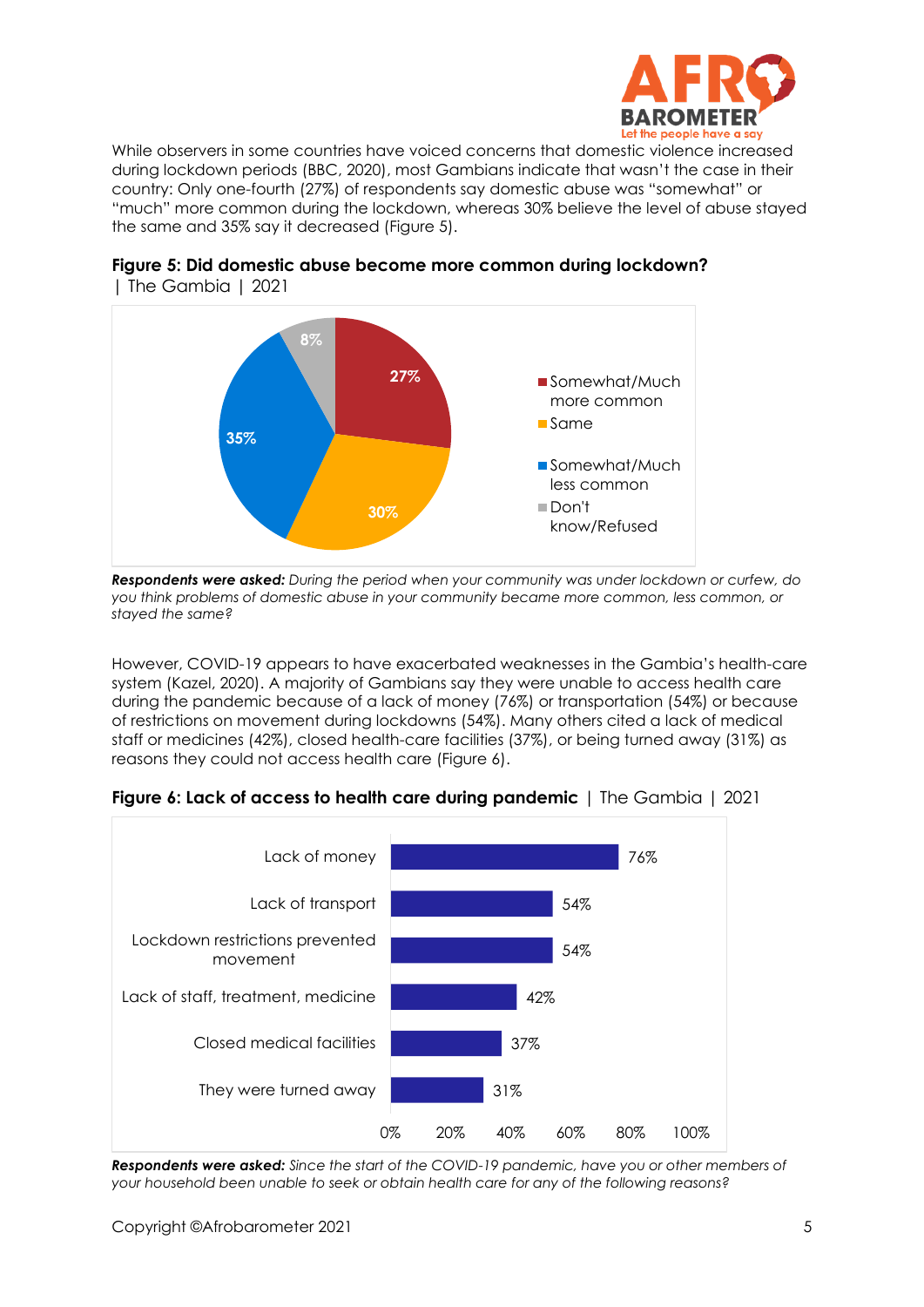

# **Lockdowns and school closures**

The Gambia implemented nationwide school closures and periodic nationwide lockdowns during a six-month period to limit the spread of the virus. During these periods, weekly rural markets were halted and all non-essential service providers such as gyms, nightclubs, salons, etc. were closed.

About three-fourths of respondents say it was "difficult" (34%) or "very difficult" (40%) to comply with lockdown measures, while just 20% describe it as easy (Figure 7).

Still, more than three-fourths (79%) say that despite their negative impact on people's livelihoods, the restrictions were necessary to help prevent COVID-19 infections (Figure 8).



**Figure 7: Difficulty complying with lockdown** | The Gambia | 2021

*Respondents were asked: How easy or difficult was it for you and your household to comply with the lockdown or curfew restrictions imposed by the government?*



**Figure 8: Support for lockdown** | The Gambia | 2021

*Respondents were asked: Please tell me whether you agree or disagree with the following statement: Even if the lockdown or curfew had negative impacts on the economy and people's livelihoods, it was necessary to limit the spread of COVID-19?*

*(Note: Due to rounding, the sum of subcategories may differ by 1 percentage point from the reported total, e.g. 35% "strongly agree" + 45% "agree" = 79% "agree/strongly agree")*

However, the school closures are considerably more controversial, with 48% expressing support and 49% opposition (Figure 9). And citizens are unified in saying the closures lasted too long (90%), including 72% who think they lasted "much too long" (Figure 10).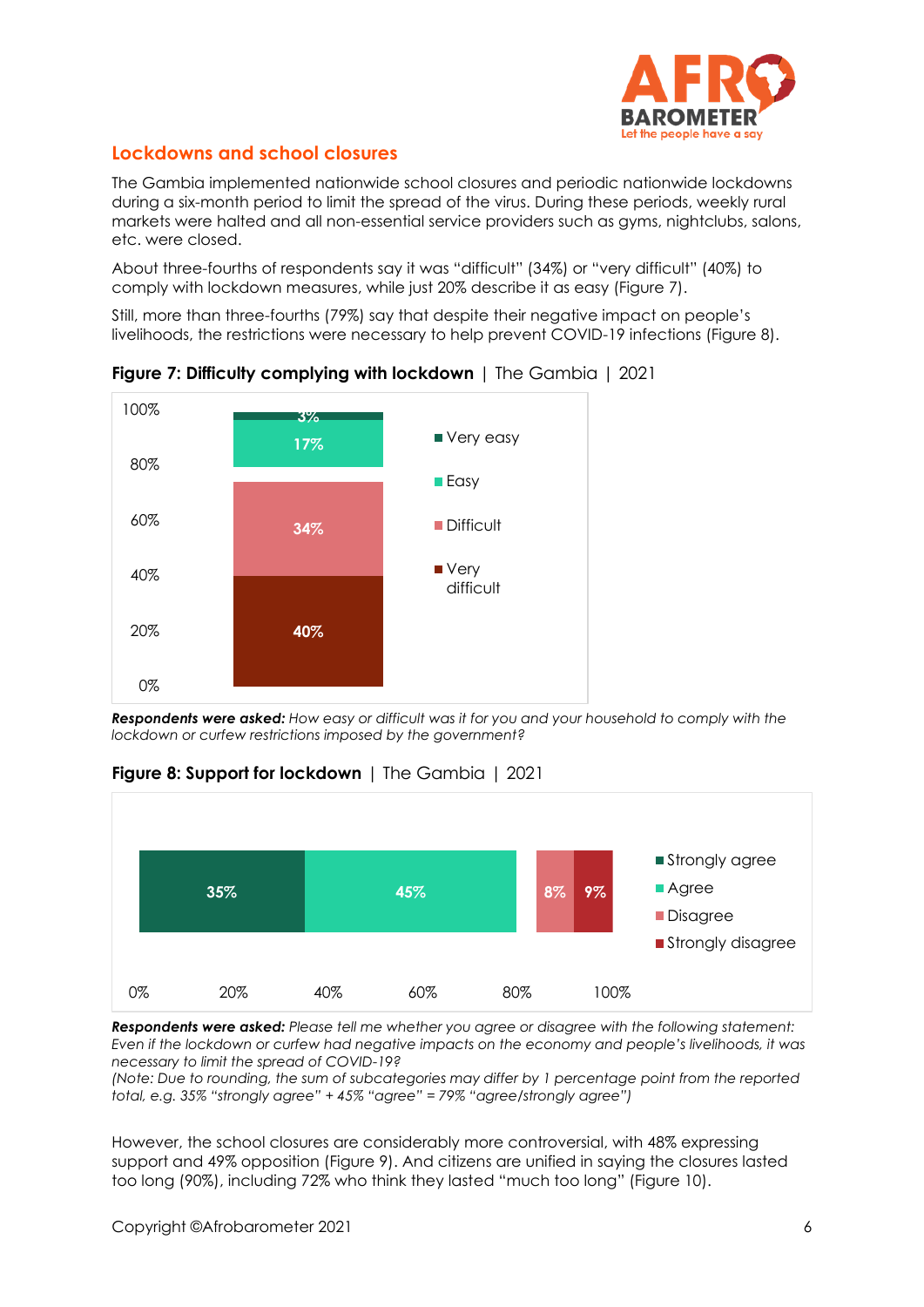





*Respondents were asked: Did you support or oppose the government's decision to close schools in an effort to limit the spread of COVID-19?*



**Figure 10: Views on length of school closures** | The Gambia | 2021

*Respondents were asked: In your opinion, was the period during which schools were closed too long or too short?*

# **Government assistance and performance**

Eight in 10 (79%) Gambians say they or their household received assistance from the government during the pandemic (Figure 11).



**Figure 11: Received government assistance** | The Gambia | 2021

*Respondents were asked: Since the start of the COVID-19 pandemic, have you or your household*  received any assistance from government, like food, cash payments, relief from bill payments, or other *assistance that you were not normally receiving before the pandemic?*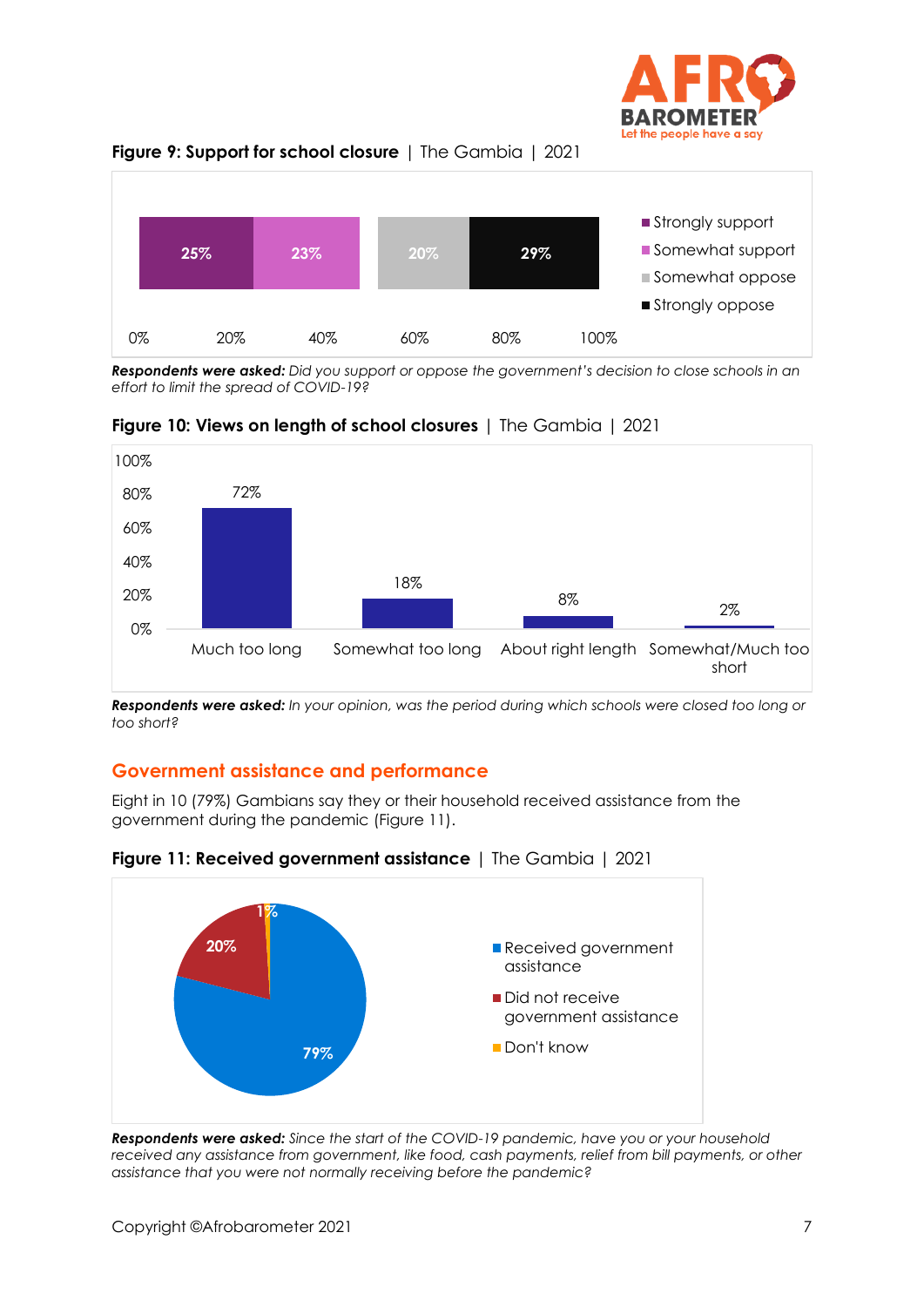

COVID-19 assistance appears to have reached some of the most vulnerable demographic groups. The poorest (92%) and least educated (87%) citizens are far more likely to report having received aid than the economically best-off (56%) and most highly educated (60%) (Figure 12). Rural residents benefited more than urbanites (97% vs. 66%), as did the elderly (85%) compared to younger citizens (77%-80%).

But more than half (52%) of respondents say that government assistance during the pandemic was not distributed fairly (Figure 13).





*Respondents were asked: Since the start of the COVID-19 pandemic, have you or your household received any assistance from government, like food, cash payments, relief from bill payments, or other assistance that you were not normally receiving before the pandemic? (% "yes")*

**Figure 13: Fairness of government assistance** | The Gambia | 2021



*Respondents were asked: Do you think that the benefits of government programs to support people during the COVID-19 pandemic, for example through food packages or cash payments, have been distributed fairly, or that the distribution was unfair, for example by favouring certain groups or regions?*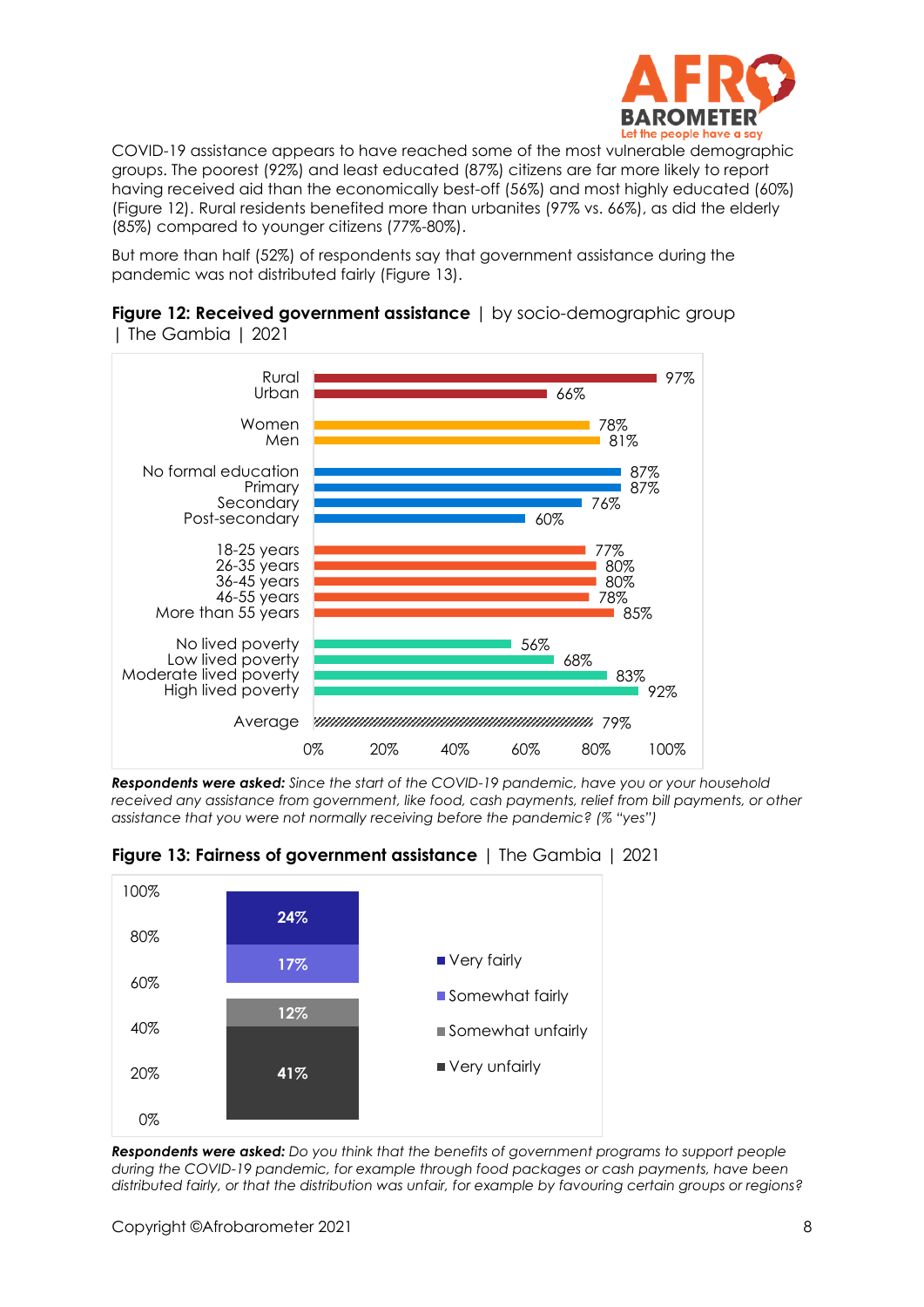

Overall, six in 10 Gambians (60%) say the government did "fairly well" or "very well" in managing the pandemic (Figure 14), and an even larger majority (75%) say it did a good job of keeping the public informed.

However, three-fourths (75%) have their doubts about the government's COVID-19 statistics, saying they trust them "just a little" or "not at all." And more than two-thirds (68%) believe that "some" or "a lot" of the resources available for the pandemic response were lost due to corruption among government officials.





#### *Respondents were asked:*

*How well or badly would you say the current government has handled the following matters since the start of the COVID-19 pandemic, or haven't you heard enough to say: Managing the response to the COVID-19 pandemic? Keeping the public informed about COVID-19?*

*How much do you trust the official statistics provided by government on the number of infections and deaths due to the COVID-19 pandemic?*

*Considering all of the funds and resources that were available to the government for combatting and responding to the COVID-19 pandemic, how much do you think was lost or stolen due to corruption among government officials?*

#### **Views on vaccines**

Fewer than a quarter (23%) of Gambians say they trust the government "somewhat" or "a lot" to ensure that any COVID-19 vaccine is safe before it is used in the country.

And even fewer (21%) say they are "somewhat likely" or "very likely" to try to get vaccinated (Figure 15).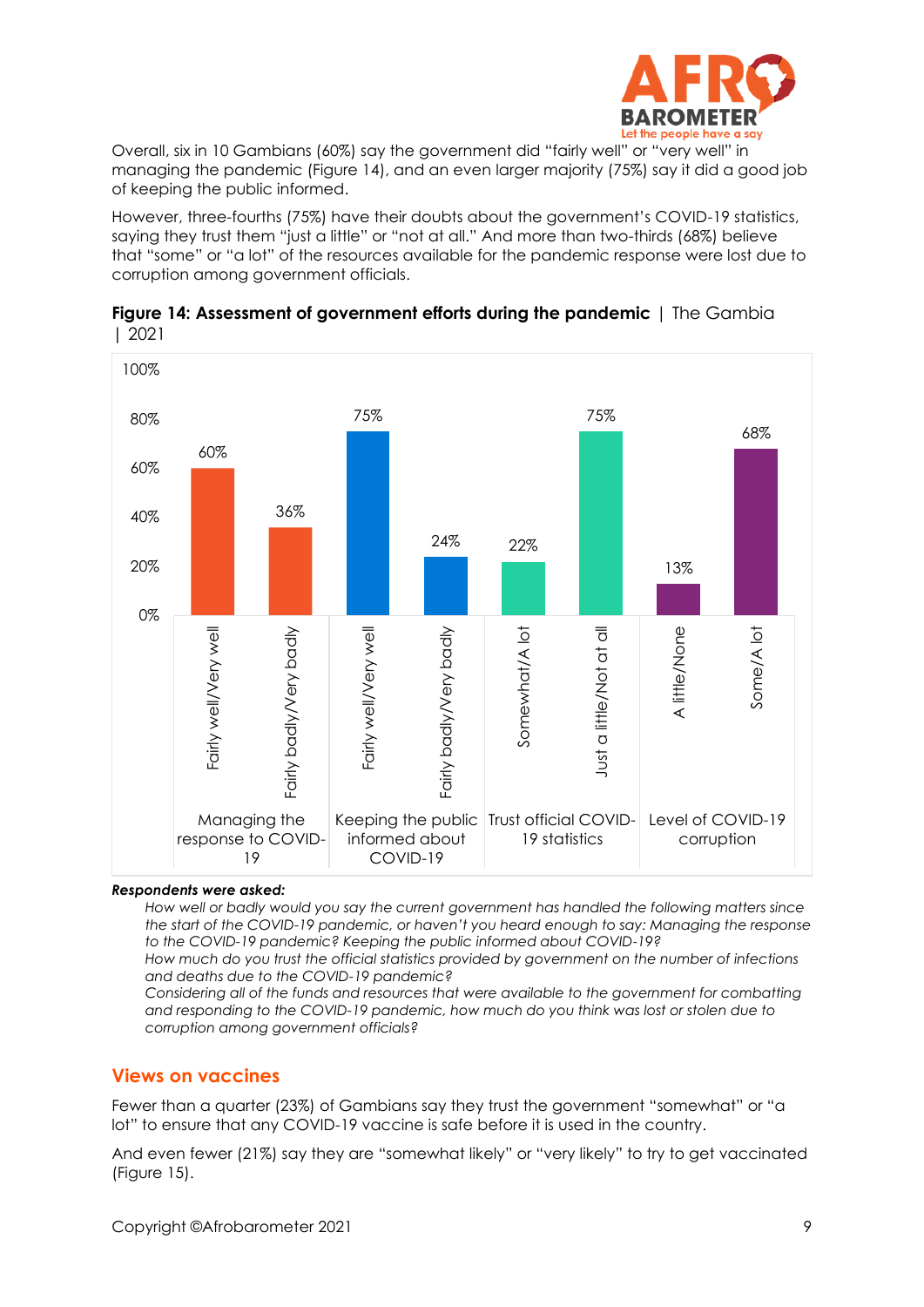

About seven in 10 citizens (69%) believe that prayer is more effective than a vaccine would be in preventing COVID-19 infection, including 52% who think prayer is "much more effective" (Figure 16).

Both the belief that prayer is more effective than a vaccine and the unlikelihood of trying to get vaccinated are somewhat higher in rural areas than in cities and decrease as respondents' education and socio-economic levels increase (Figure 17). More women (82%) than men (74%) say they are unlikely to try to get vaccinated.



**Figure 15: Attitudes toward COVID-19 vaccines** | The Gambia | 2021

#### *Respondents were asked:*

*How much do you trust the government to ensure that any vaccine for COVID-19 that is developed or offered to [Gambian] citizens is safe before it is used in this country? If a vaccine for COVID-19 becomes available and the government says it is safe, how likely are you to try to get vaccinated?*

**Figure 16: Prayer vs. vaccine: Which is more effective against COVID-19?**  | The Gambia | 2021



*Respondents were asked: Some people think that prayer is an effective way to alter events in the world. Others put more faith in science to solve problems. Some people believe in both. What about you? Do you think that prayer is more effective or less effective than a vaccine would be in preventing COVID-19 infection?*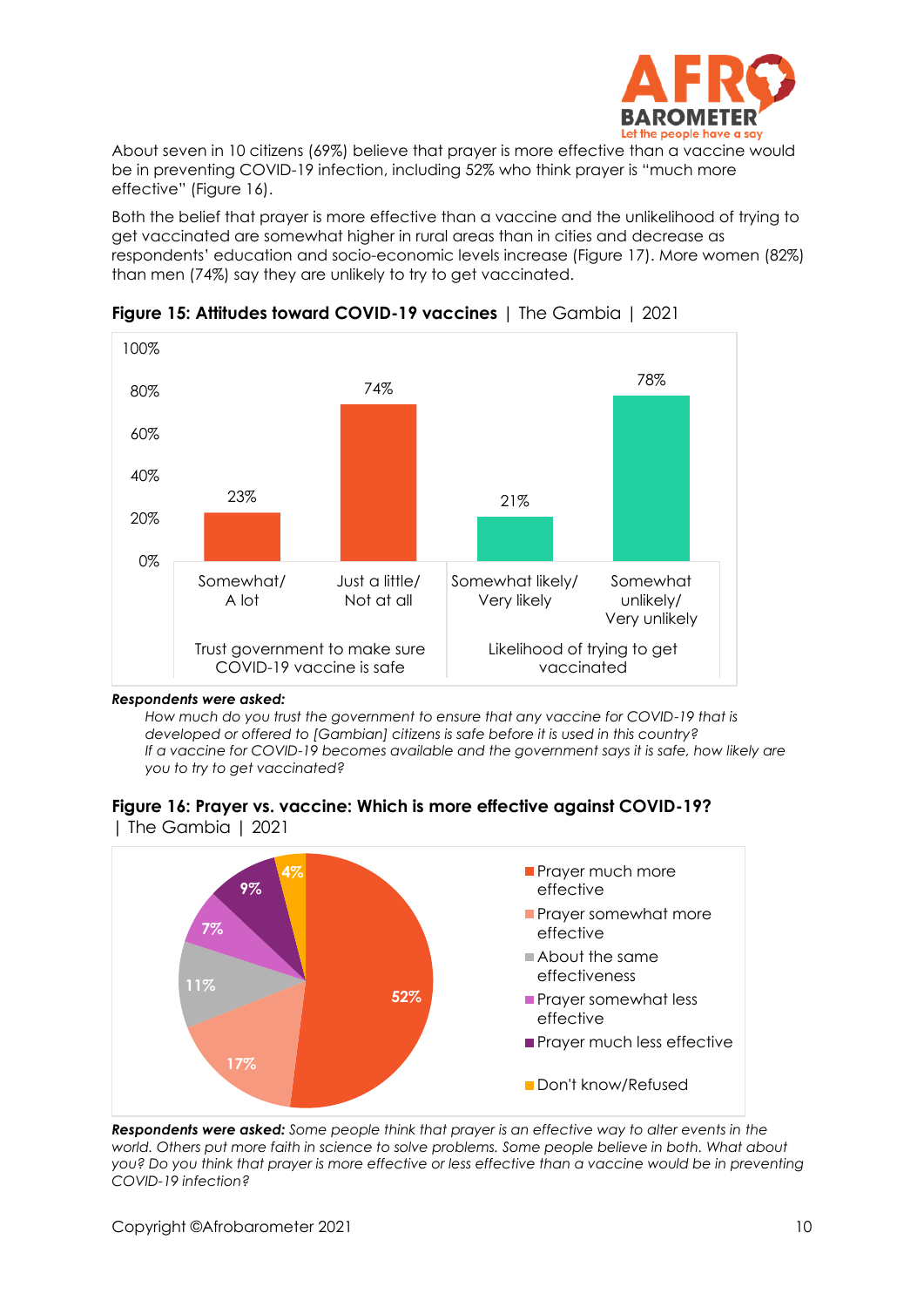





| by socio-demographic group | The Gambia | 2021

*Respondents were asked: If a vaccine for COVID-19 becomes available and the government says it is safe, how likely are you to try to get vaccinated? (% who say "somewhat likely" or "very likely")*

# **Restricting freedoms and democracy?**

Almost two-thirds (63%) of Gambians "agree" or "strongly agree" that during a health emergency like the COVID-19 pandemic, the government is justified in using the police or armed forces to enforce public health measures. But similar proportions do not think a pandemic justifies censoring media reporting (62%) or postponing elections and limiting campaign activities (63%) (Figure 18).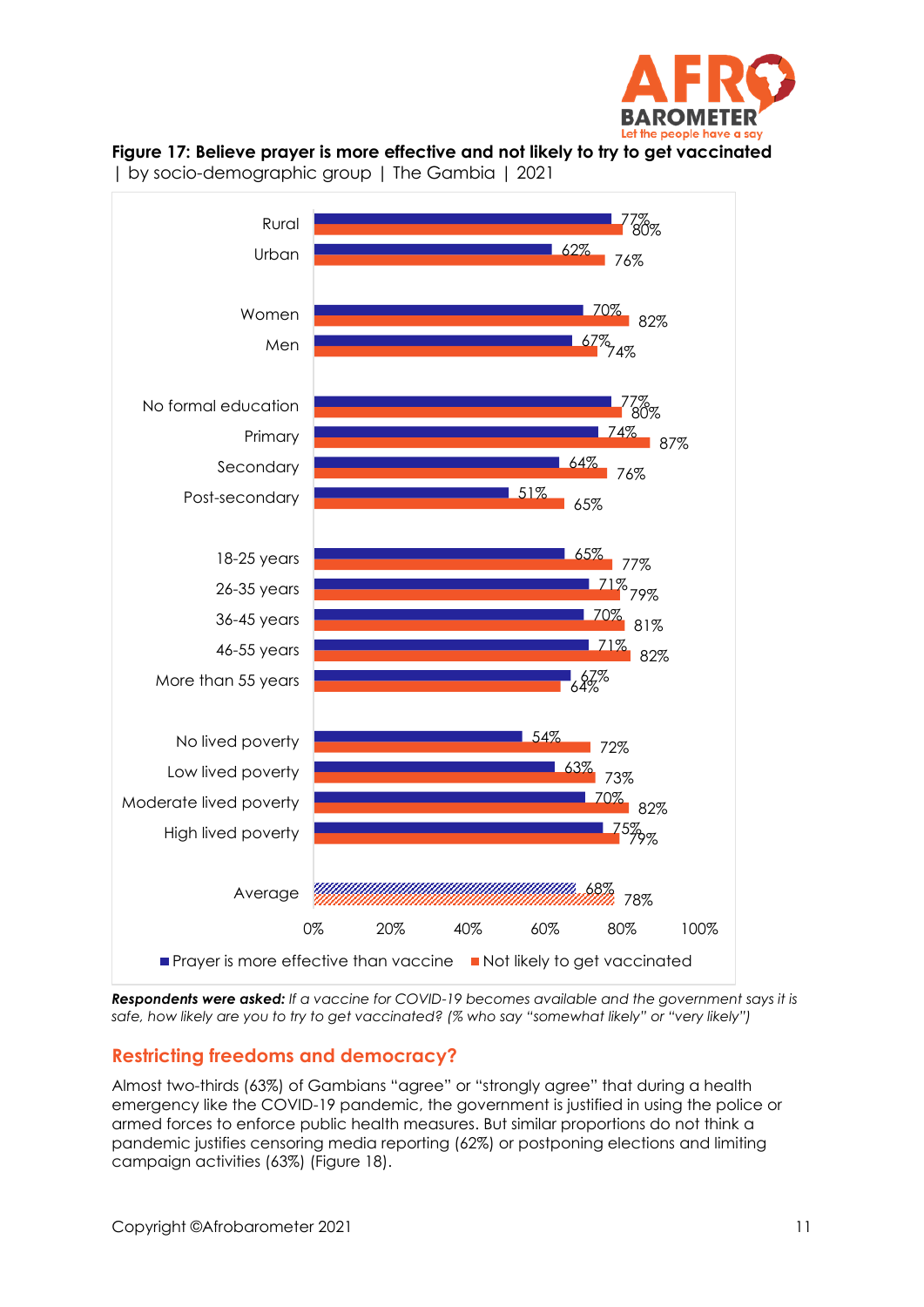



**Figure 18: Restrict freedoms during health emergency?** | The Gambia | 2021

*Respondents were asked: When the country is facing a public health emergency like the COVID-19*  pandemic, do you agree or disagree that it is justified for the government to temporarily limit *democracy or democratic freedoms by taking the following measures:*

*Censoring media reporting?*

*Using the police and security forces to enforce public health mandates like lockdown orders, mask requirements, or restrictions on public gatherings?*

*Postponing elections or limiting political campaigning?*

Two-thirds (63%) of citizens are also worried that Gambian politicians might use the pandemic as an opportunity to increase their power and authority (Figure 19).



**Figure 19: Worried about politicians' intentions?** | The Gambia | 2021

*Respondents were asked: In some countries, people have been worried that governments and politicians are trying to take advantage of the COVID-19 pandemic to increase their wealth or power, or to permanently restrict freedoms or political competition. What about you? How worried are you, if at all, that the following things are taking place or might take place in Gambiar: Politicians are using the pandemic as an opportunity to increase their power and authority?*

# **Looking ahead**

Only two in 10 citizens (22%) anticipate that the pandemic will be "somewhat serious" or "very serious" in the Gambia in the next six months. But six in 10 (60%) say the government should invest more in preparing to respond to health emergencies like COVID-19, even if it means fewer resources are available for other health services (Figure 20).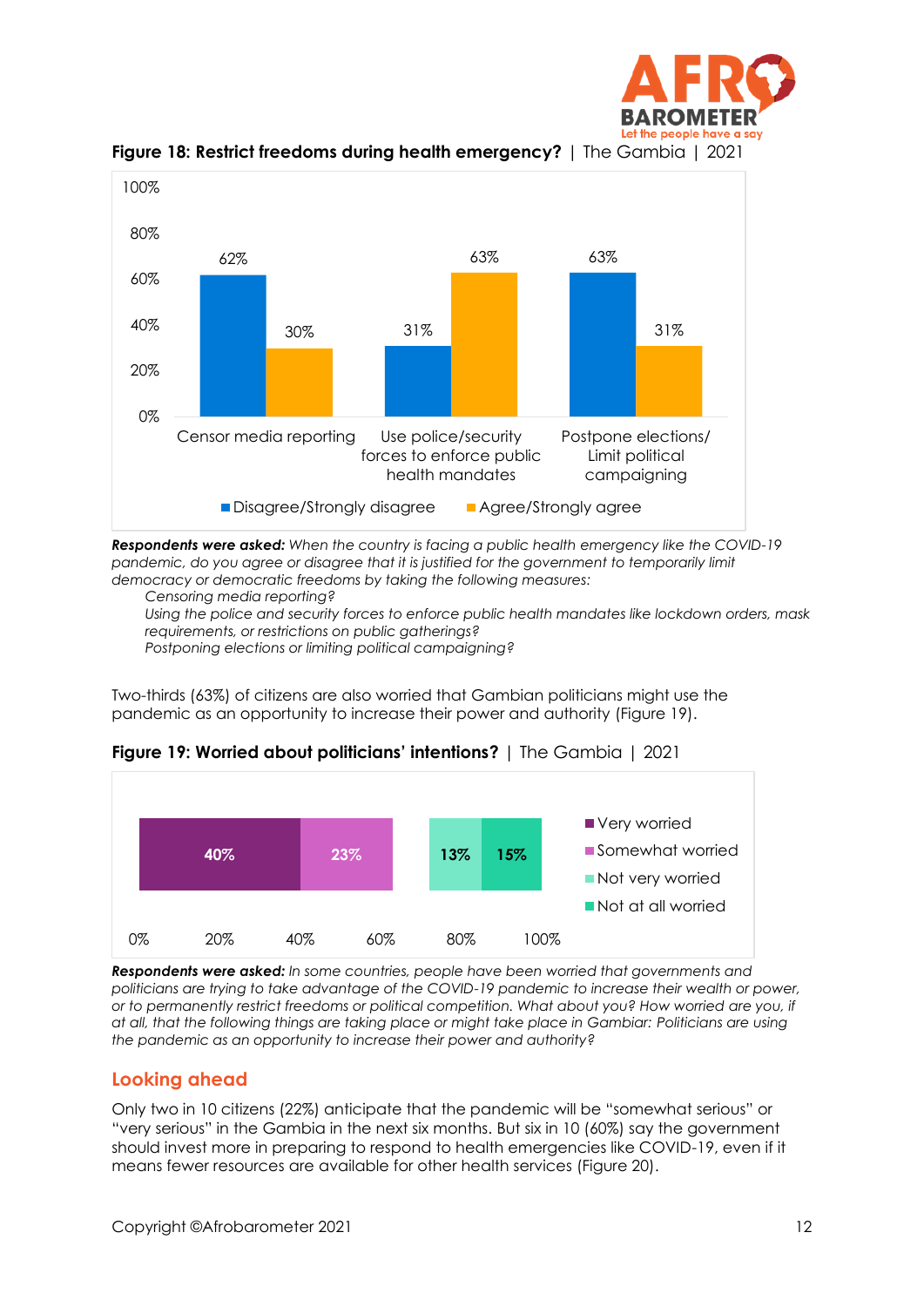



#### **Figure 20: Future impacts of COVID-19** | The Gambia | 2021

#### *Respondents were asked:*

Looking ahead, how serious of a problem do you think the COVID-19 pandemic will be for [The *Gambia] over the next six months?*

*Do you agree or disagree with the following statement: Our government needs to invest more of our health resources in special preparations to respond to health emergencies like COVID-19, even if it means fewer resources are available for other health services.*

#### **Conclusion**

New Afrobarometer survey findings show that while a majority of Gambians are appreciative of the government's efforts to combat COVID-19, many say that assistance was not distributed fairly, that resources were lost to corruption, and that they don't trust the government to ensure that vaccines are safe.

Most Gambians have more faith in prayer than in vaccines, and only one in five say they are likely to try to get vaccinated.

As the government rolls out COVID-19 vaccines, it must find ways of improving public trust and transparency in its pandemic response.

> Do your own analysis of Afrobarometer data – on any question, for any country and survey round. It's easy and free at www.afrobarometer.org/online-data-analysis.